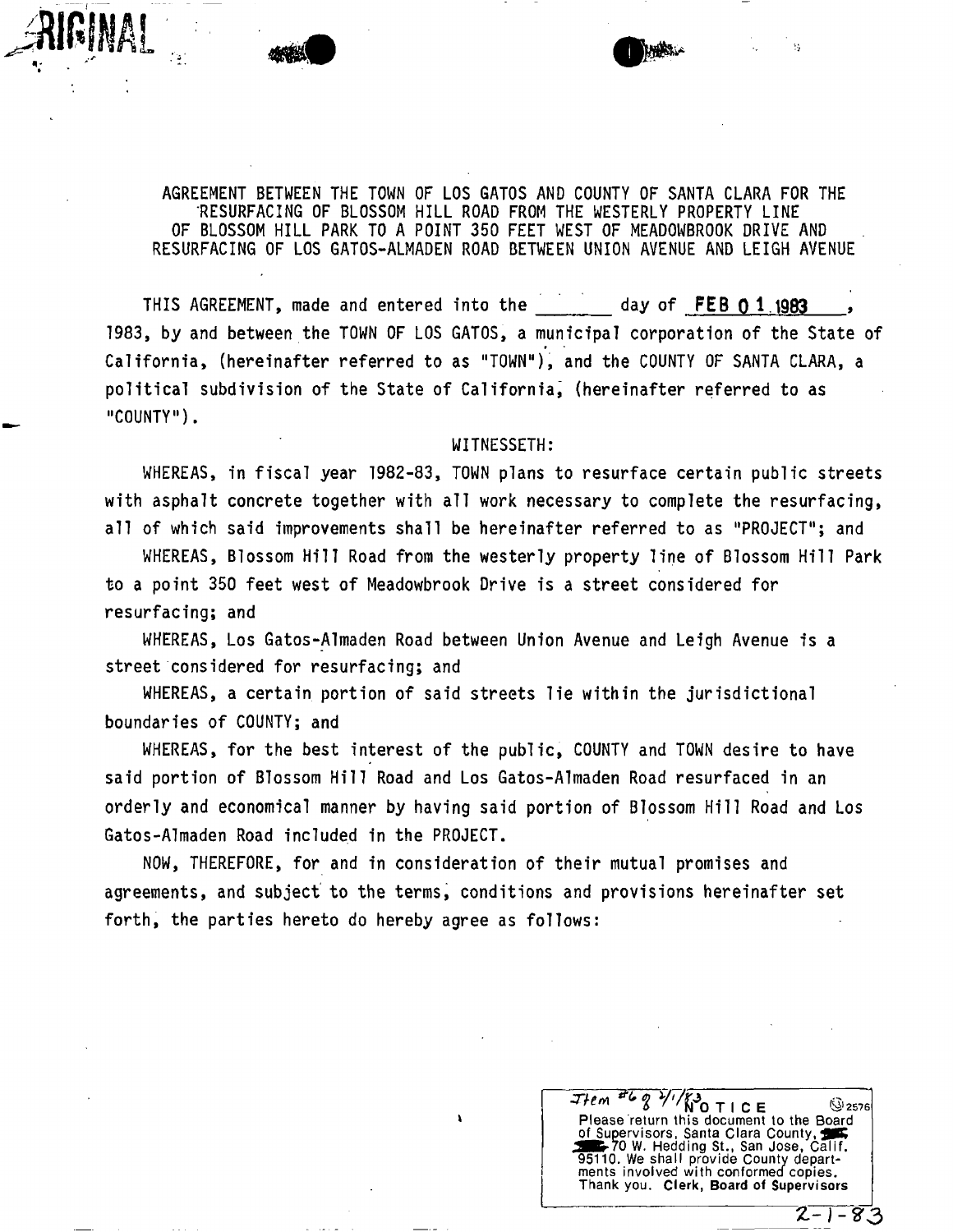# ARTICLE I

# PROJECT ADMINISTRATION

1. Scope of Project: The scope of said project consists of the resurfacing of the following street under joint jurisdiction of TOWN and COUNTY:

> BLOSSOM HILL ROAD - Westerly property line of Blossom Hill Park to a point 350 feet west of Meadowbrook Drive.

LOS GATOS-ALMADEN ROAD - From Union Avenue to Leigh Avenue.

Project costs will be shared on the basis of the actual jurisdictional boundaries existing at the time of the award of contract. Both parties agree that this provision will not be affected by later retroactive changes to the boundaries.

2. Plans, Specifications and Estimates: TOWN shall prepare or cause to be prepared plans, specifications and estimates for said project and shall submit said plans, specifications and estimates for said project to the COUNTY for COUNTY'S approval.

3. The construction work will be performed by contract. TOWN will award and administer the contract pursuant to the law governing TOWN.

# ARTICLE II

# FINANCE

1. The PROJECT is proposed to be financed by TOWN. TOWN will determine COUNTY'S share of the project cost. COUNTY'S cost will be based on the actual construction cost of the resurfacing improvements within the COUNTY'S jurisdictional boundary. In addition, COUNTY will be charged a PROJECT administration fee as provided hereinbelow.

2. COUNTY'S estimated share of PROJECT cost, including administration fee, is \$18,888.06. COUNTY'S share has been determined on a basis of an estimate of the resurfacing work and restriping to be performed within COUNTY'S jurisdictional boundary.

 $-2-$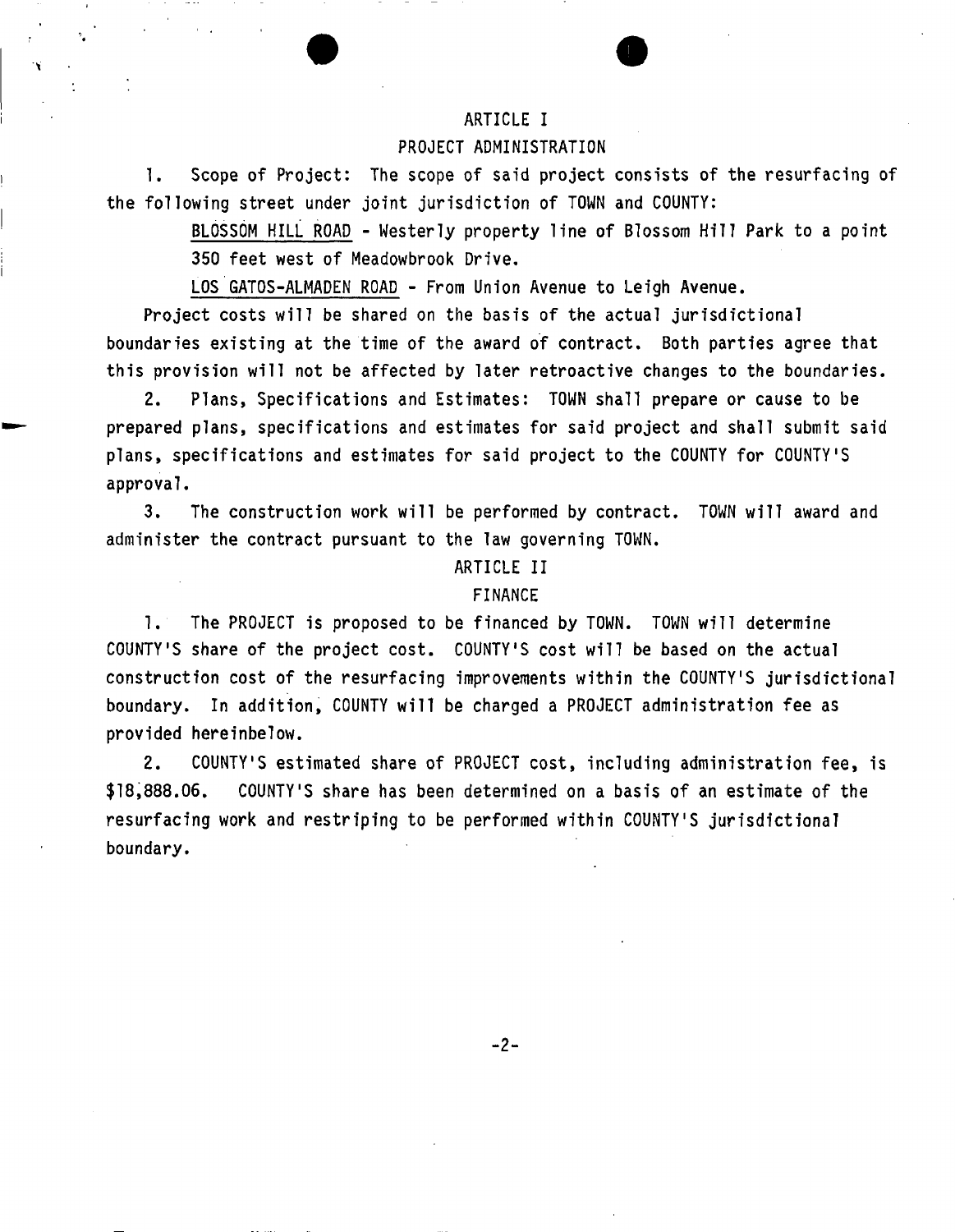Said COUNTY work is on Blossom Hill Road-Linda Avenue to Dover Street and Los Gatos-Almaden Road-Union Avenue to a point approximately one hundred seventy-five (175) feet easterly of Warwick Road.

TOWN will issue COUNTY a statement of estimated costs within 90 days of opening of bids. COUNTY agrees to deposit \$18,888.06 with TOWN within 30 days of issuance of statement by TOWN.

3. Upon completion of construction, TOWN shall determine the actual cost and advise COUNTY of COUNTY'S share of said cost based on the actual items of work constructed in COUNTY'S jurisdiction at the respective contract unit price. In addition, a PROJECT administration fee of fifteen percent (15%) of COUNTY'S share of the actual construction cost shall be charged to COUNTY. Said PROJECT administration fee shall include preparation of plans and specifications, inspection, bidding, contract administration, and incidental expenses of this PROJECT.

COUNTY'S final cost of the PROJECT shall be determined within 90 days after completion and acceptance of the PROJECT by TOWN.

Should COUNTY'S final cost exceed the amount deposited with TOWN, COUNTY shall pay TOWN the exceeded amount.

Should COUNTY'S final cost be less than the amount deposited with TOWN, TOWN shall refund the excess deposited amount to COUNTY within 30 days of final accounting by TOWN.

# ARTICLE III

# MUTUAL INDEMNIFICATION AND INSURANCE

Hold Harmless: It is mutually understood and agreed:

1. That neither COUNTY, nor any officer or employee thereof, shall be responsible for any damage or liability occurring by reason of anything done or omitted to be done by TOWN under or in connection with any work, authority or jurisdiction delegated to TOWN under this Agreement. It is also understood and agreed that, pursuant to Government Code Section 895.4, TOWN shall fully indemnify and hold COUNTY harmless from any liability imposed for injury (as defined by Government Code Section 810.8) occurring by reason of anything done or omitted to be done by TOWN under this Agreement under or in connection with any work, authority or jurisdiction delegated to TOWN under this Agreement.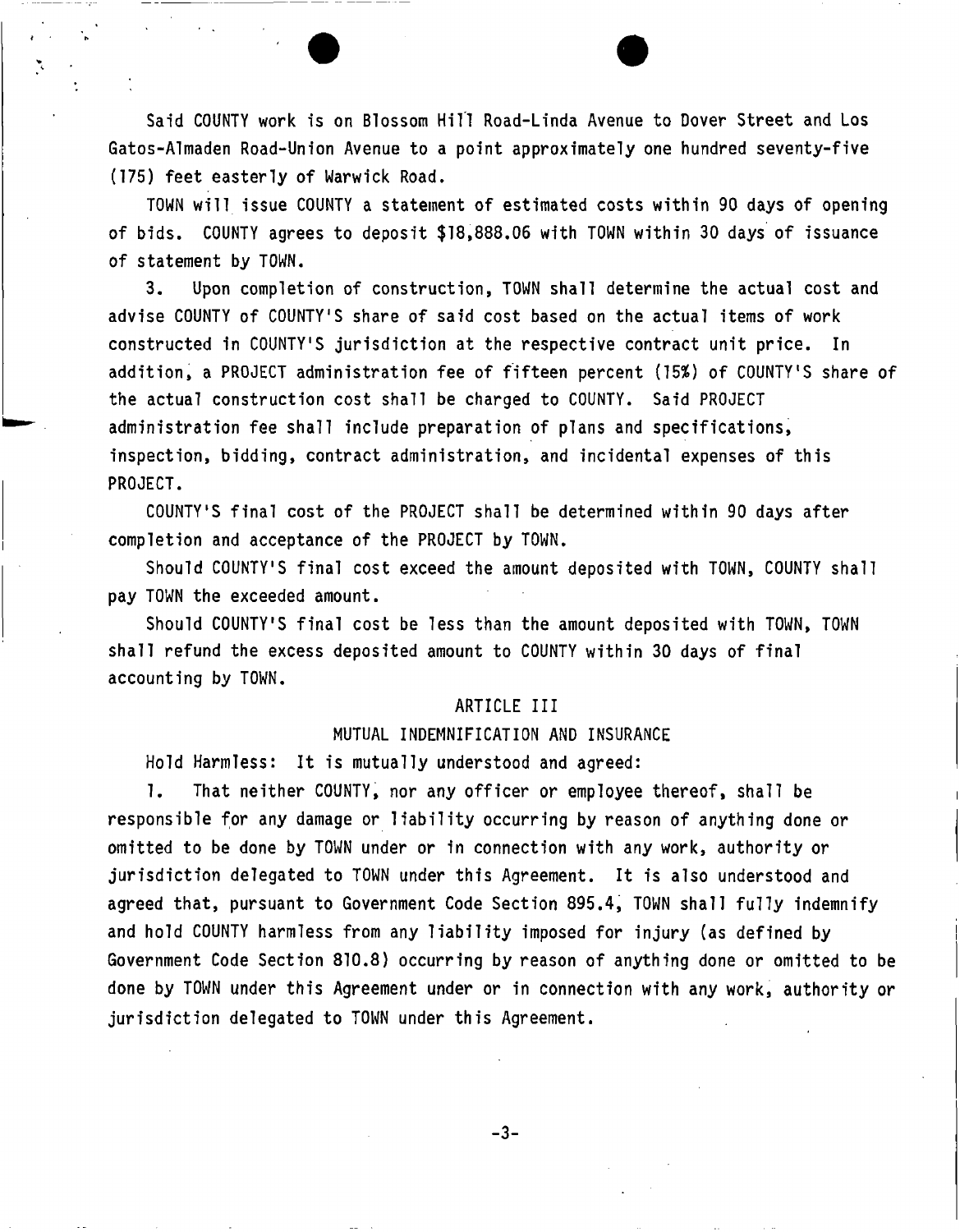2. That neither TOWN, nor any officer or employee thereof, shall be responsible for any damage or liability occurring by reason of anything done or omitted to be done by COUNTY under or in connection with any work, authority or jurisdiction delegated to COUNTY under this Agreement, It is also understood and agreed that, pursuant to Government Code Section 895.4, COUNTY shall indemnify and hold TOWN Harmless from any liability imposed for injury (as defined by Government Code Section 810,8) occurring by reason of anything done or omitted to be done by COUNTY under or in connection with any work, authority or jurisdiction delegated to COUNTY under this Agreement.

3. Insurance. TOWN shall require any contractor awarded a contract for any portion of said Project to secure and maintain in full force and effect at all times during construction of said Project and until said Project is accepted by TOWN, public liability and property damage insurance in forms and limits of liability and satisfactory and acceptable to both COUNTY and TOWN, naming County and Town and their respective officers and employees, as insureds from and against any claims, loss liability, cost or expense arising out of or in any way connected with the construction of said Project.

The aforementioned policy shall contain a provision that the insurance afforded thereby to TOWN and COUNTY and their respective officers and employees shall be primary insurance to the full limits of liability of the policy, and that if TOWN or COUNTY, or their respective officers and employees, have other insurance against a loss covered by such policy, such other insurance shall be excess insurance only.

### ARTICLE IV

#### AMENDMENTS

No amendments to this Agreement shall be valid unless made in writing and signed by both parties hereto.

#### ARTICLE V

#### RECORDS AND ACCOUNTS

TOWN shall keep, maintain and render available for inspection by COUNTY or its authorized representatives, records and books which will provide a complete and accurate account of all costs, fees and expenditures made by TOWN on said PROJECT.

-4-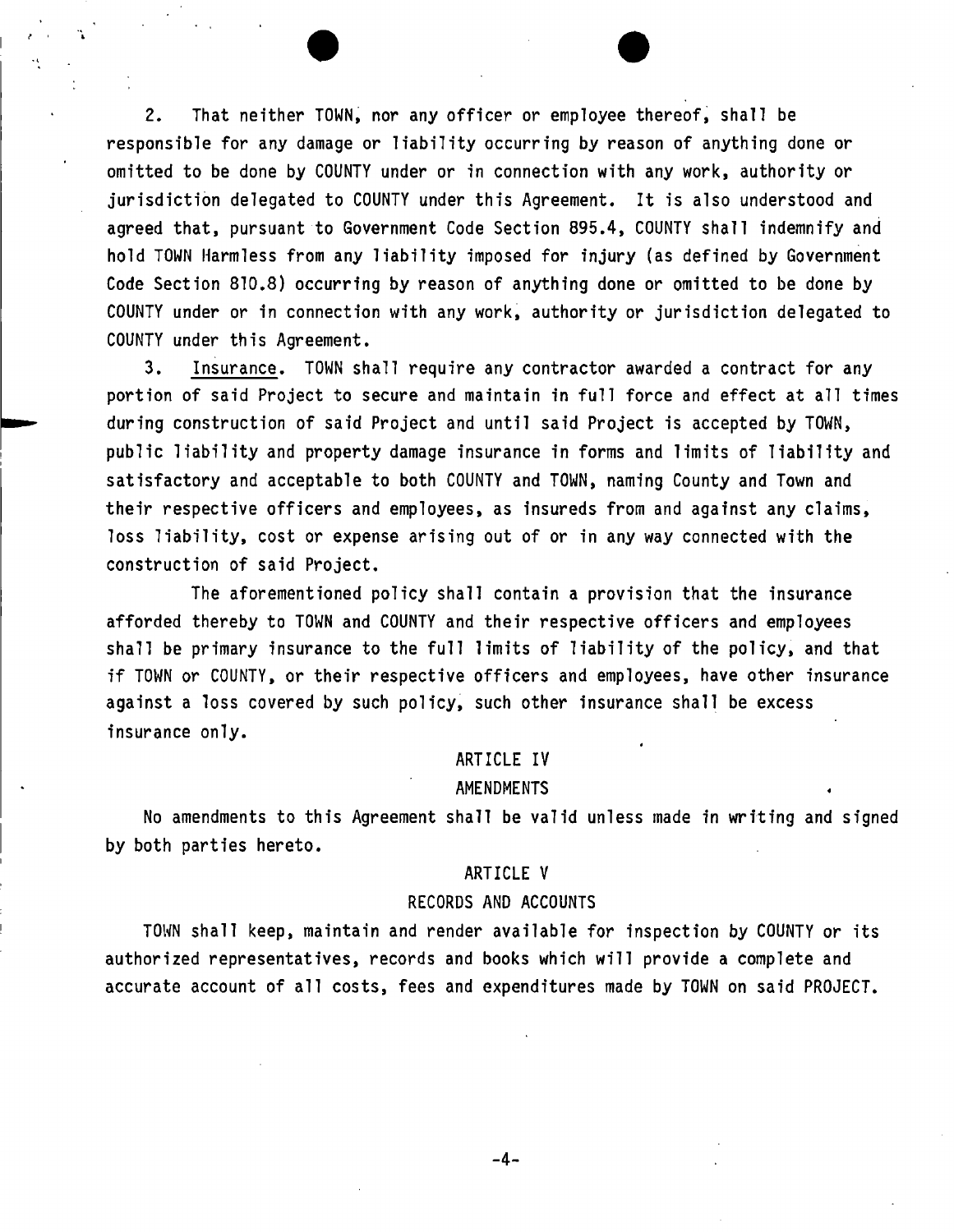# ARTICLE VI TERMINATION

The terms of this Agreement shall be void with respect to any project for which a construction contract is not awarded prior to June 30, 1983, and any sums paid by COUNTY to TOWN, pursuant to Article II, paragraph 2 herein, with respect to said PROJECT shall be forthwith refunded, except that TOWN'S accrued costs for said PROJECT, if any, shall be deducted from such sum to be refunded to COUNTY.

IN WITNESS WHEREOF, the parties hereto have executed this Agreement the day and year first hereinabove set forth.

APPROVED AS TO FORM:

TOWN OF LOS GATOS, a municipal corporation

By MAYOR

"TOWN"

ATTEST dag

⊺own

APPROVED AS TO FORM:

**ROSE** 

County Counsel

ATTEST: **I .** 

DONALD M. RAINS, Clerk Board Supervisors

COUNTY OF SANTA CLARA, a political subdivision of the State of California

Cha**Nr**person, Rebecca Q. Morgan<br>
COUNTY"<br>
COUNTY"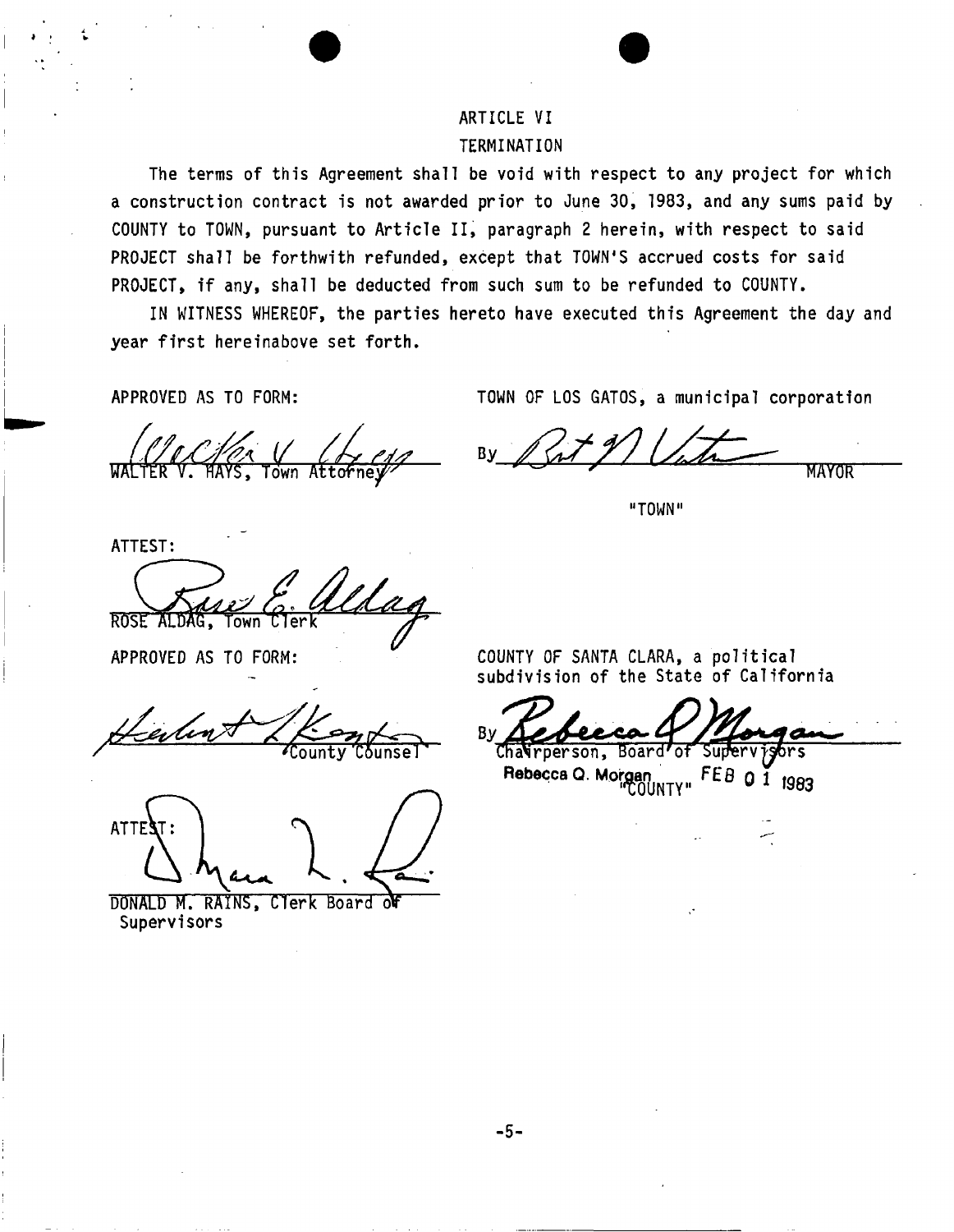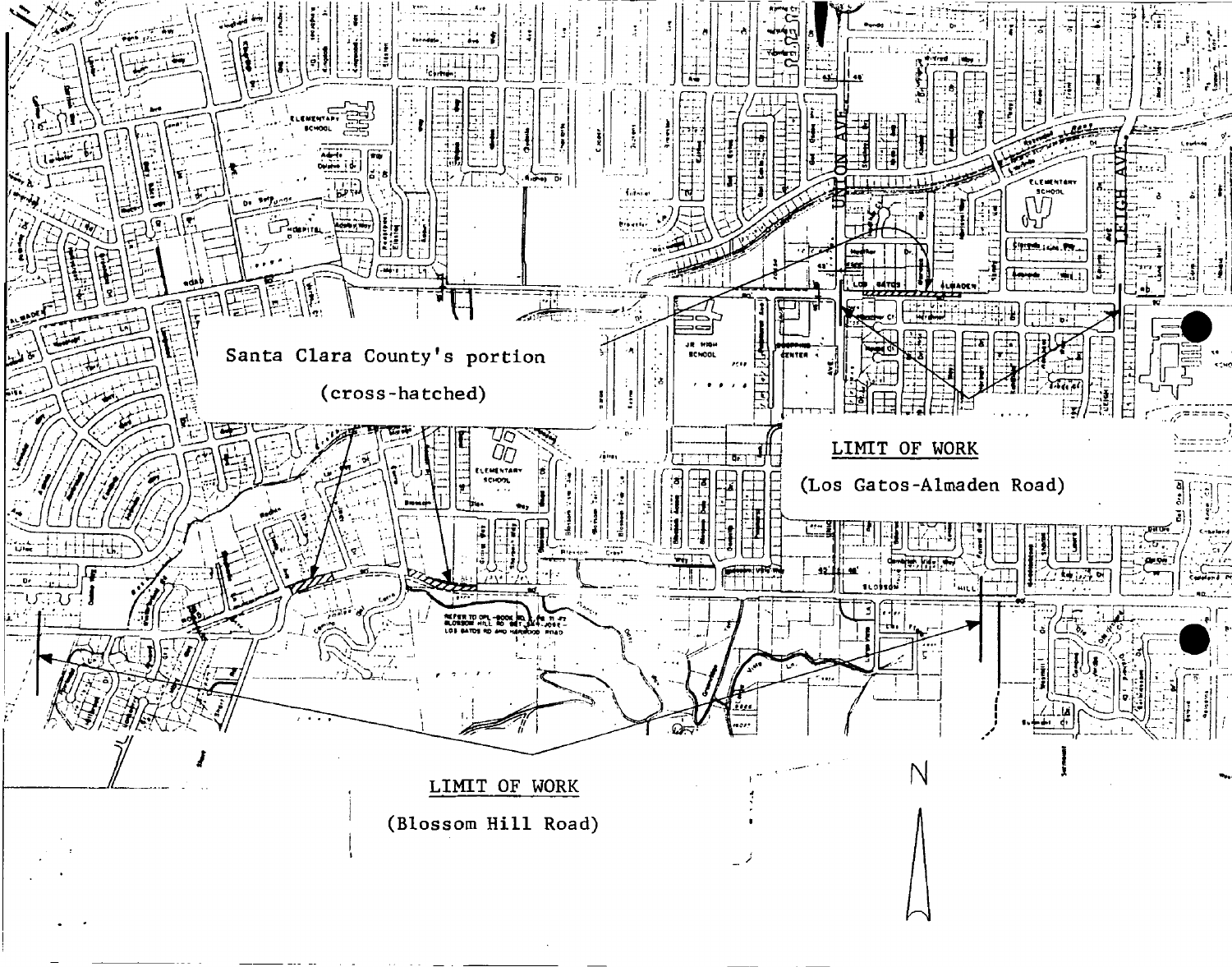# RESOLUTION No. 1983-43

# RESOLUTION APPROVING THE STREET RESURFACING AGREEMENT WITH THE COUNTY OF SANTA CLARA

RESOLVED, by the Town Council of the Town of Los Gatos, County of Santa Clara, State of California, that the TOWN OF LOS GATOS enter into an agreement entitled, "AGREEMENT BETWEEN THE TOWN OF LOS GATOS AND COUNTY OF SANTA CLARA FOR THE RESURFACING OF BLOSSOM HILL ROAD FROM THE WESTERLY PROPERTY LINE OF BLOSSOM HILL PARK TO A POINT 350 FEET WEST OF MEADOWBROOK DRIVE AND RESURFACING OF LOS GATOS-ALMADEN ROAD BETWEEN UNION AVENUE AND LEIGH AVENUE", with the County of Santa Clara, a copy of which is attached hereto.

FURTHER RESOLVED, that the Mayor is authorized, and hereby directed to execute said agreement in the name and in behalf of the TOWN OF LOS GATOS.

PASSED AND ADOPTED at a regular meeting of the Town Council of the Town of Los Gatos held on 7 day of March March , 1983 by the following vote:

AYES: COUNCIL MEMBERS Terrence J. Dally, Thomas J. Ferrito, MarLyn J,

|          | Rasmussen and Mayor Brent N. Ventura<br>والمسالح المسالح المسالح المسالح المسالح المسالح والمسالح المستنا والمستقصد والمستقر والمتنازل |      |  |  |
|----------|----------------------------------------------------------------------------------------------------------------------------------------|------|--|--|
| NOES:    | COUNCIL MEMBERS                                                                                                                        | None |  |  |
| ABSTAIN: | COUNCIL MEMBERS                                                                                                                        | None |  |  |

ABSENT: COUNCIL MEMBERS Joanne Benjamin

> SIGNED: /s/ Brent N. Ventura MAYOR OF THE TOWN OF LOS GATOS

ATTEST:

/s/ Rose E. Aldag (seal) CLERK OF THE TOWN OP LOS GATOS

| The foregoing instrument is a<br>correct copy of the original |             |       |  |
|---------------------------------------------------------------|-------------|-------|--|
| on file in this office.                                       |             |       |  |
| ATTEST:                                                       |             | Ullac |  |
| CLERK OF THE TOWN OF LOS GATOS                                |             |       |  |
| R٧                                                            |             |       |  |
| DATED                                                         | MAR 15 1983 |       |  |
|                                                               |             |       |  |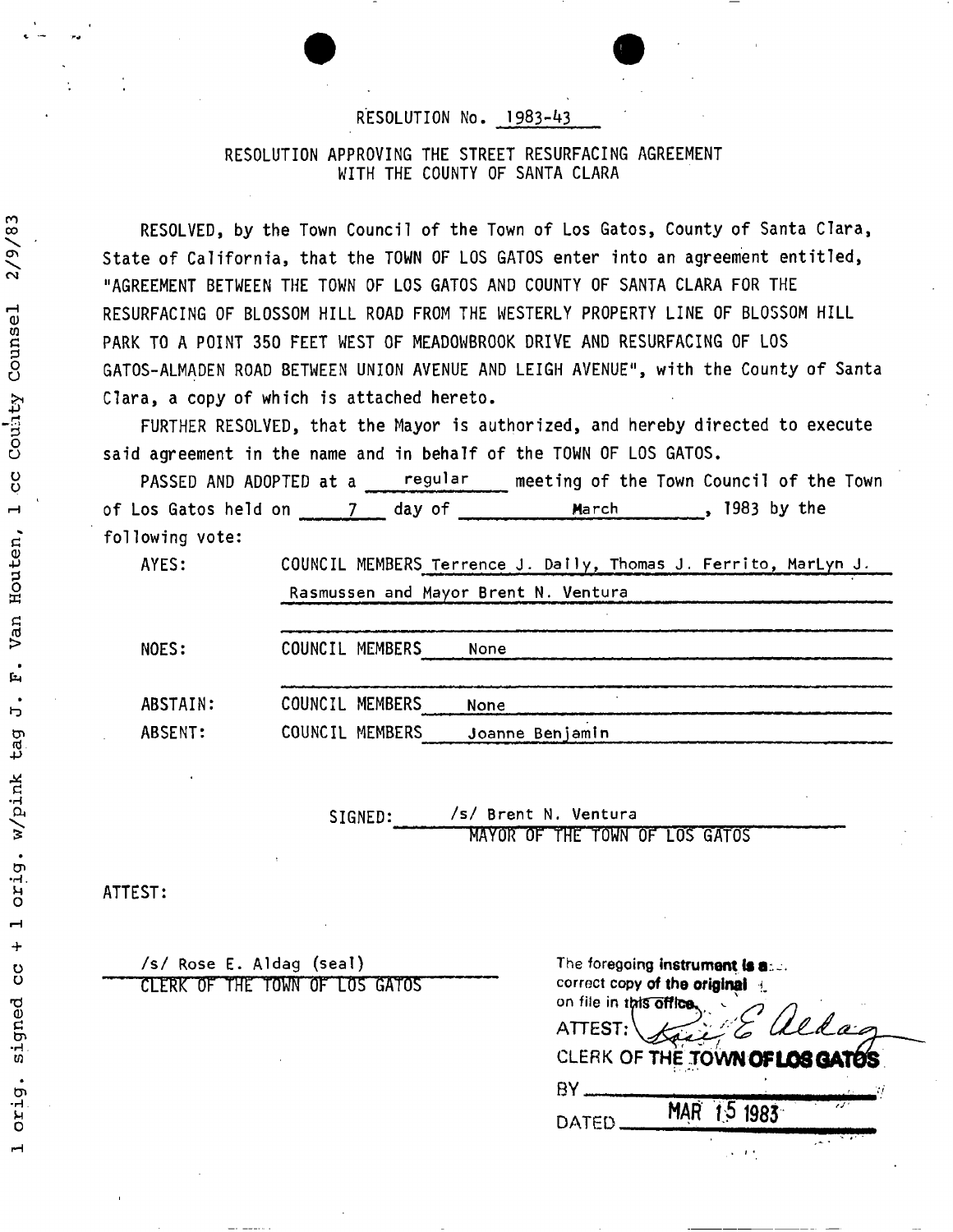

MEMBERS OF THE BOARD SUSANNE WILSON ZOELOFGREN THOMAS L. LEOAN ROD DIRIDON REBECCA Q. MORGAN

# **BOAR D O F SUPERVISOR <sup>S</sup>**

**COUNT Y O F SANT A CLAR <sup>A</sup>** COUNT Y GOVERNMENT CENTER, EAST WIND

DONALD M. RAINS CLERK/ BOARD OF SUPERVISORS<br>TELEPHONE 200-4321

**February 8, 1983** 

**J.F . Van Houten**  Director of Public Works **Civi c Center 110 E . Main Street L os Gatos , California 95030** 

Subject: Agreement Between the Town of Los Gatos and County of Santa Clara for the Resurfacing of Blossom Hill Road

**Dear Gent leperson:** 

**Enclosed you wil l find an origina l and an originally signed copy of the above-mentioned agreement . The Board of Supervisors at its regularly scheduled meeting on February 1, 1983 authorized execution of this agreement on behalf of the County .** 

After execution of the Agreements we would appreciate your re**turning the pink tagged original to this office .** 

**Very Truly Yours ,** 

**BOARD OF SUPERVISORS Dona Id M . Ra ins, Clerk** 

Relles

**iuty** 

**DMR:r r Encls •**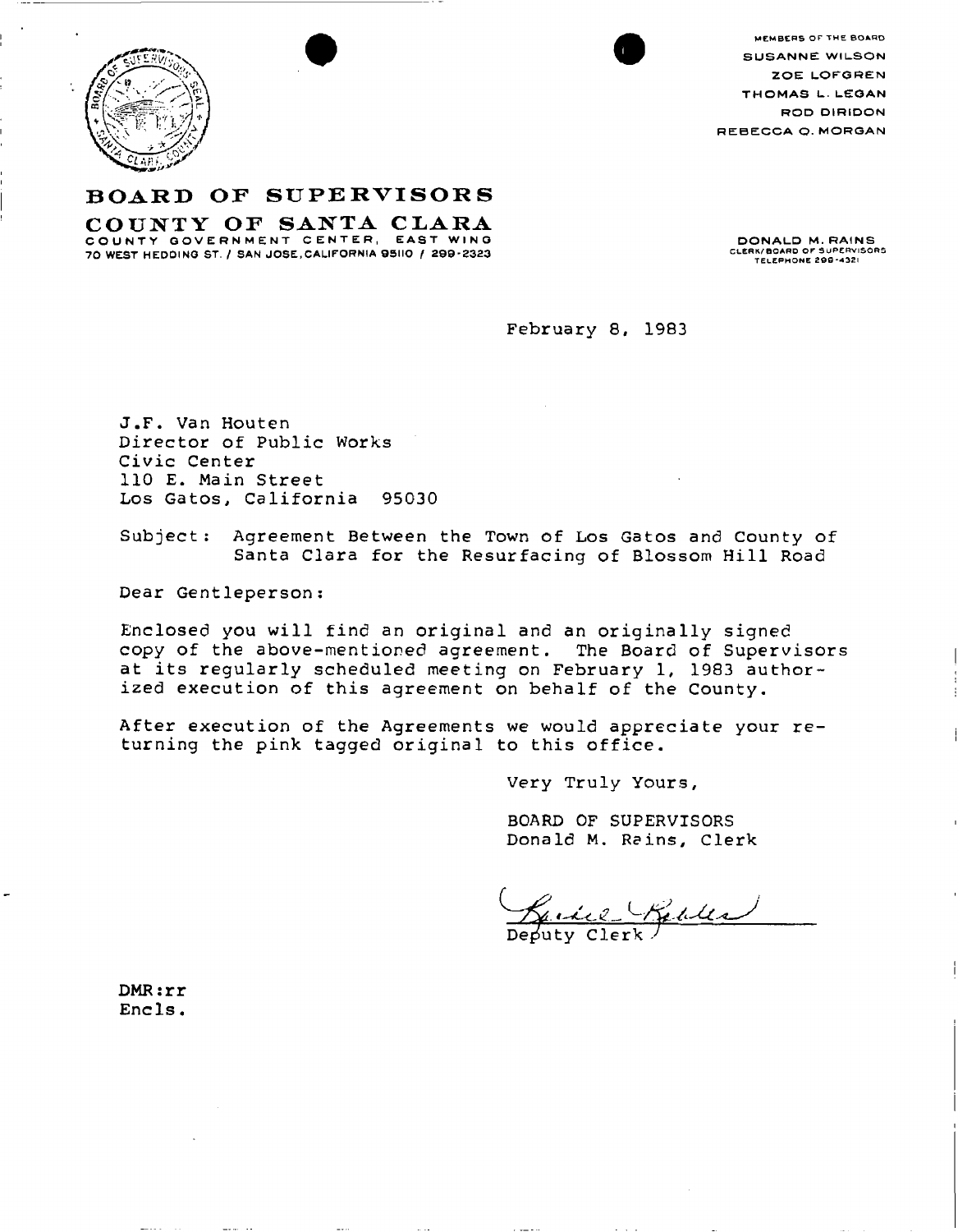| California<br>Prepared by $\frac{W.L.}{W.L.}$ Kinaman<br>S.D.<br>TRANSMITTAL MEMORANDUM<br>Reviewed by R. B. Parsons<br>Page lof <sub>2</sub><br>Submitted by R.M. Shields<br>DATE:<br>February 1, 1983<br>Item No.<br>COUNTY BOARD OF SUPERVISORS:<br>Agenda Date | <b>Mhty of Santa Clara</b> | <b>Transportation Agency</b><br>1555 Berger Drive<br>San Jose, California 95112 |
|--------------------------------------------------------------------------------------------------------------------------------------------------------------------------------------------------------------------------------------------------------------------|----------------------------|---------------------------------------------------------------------------------|
|                                                                                                                                                                                                                                                                    |                            |                                                                                 |
|                                                                                                                                                                                                                                                                    |                            |                                                                                 |
|                                                                                                                                                                                                                                                                    |                            | January 17, 1983                                                                |
|                                                                                                                                                                                                                                                                    |                            |                                                                                 |
| TRANSIT DISTRICT BOARD:<br>Item No.<br>Agenda Date                                                                                                                                                                                                                 |                            |                                                                                 |
| TRANSPORTATION COMMISSION:<br>Item No.<br>Agenda Date                                                                                                                                                                                                              |                            |                                                                                 |

FROM: **Shields, Roads Operations** 

SUBJECT: **AGREEMENT BETWEEN THE TOWN OF LOS GATOS AND COUNTY OF SANTA CLARA FOR THE RESURFACING OF BLOSSOM HILL ROAD FROM THE WESTERL Y PROPERTY LINE OF BLOSSOM HILL PARK TO A POINT 350 FEET WEST OF MEADOWBROOK DRIVE AND RESURFACING OF LOS GATOS-ALMADEN ROAD BETWEEN UNION AVENUE AND LEIGH AVENUE** 

# **RECOMMENDED ACTION:**

**It is recommended that the attached Agreement between the Town of Los Gatos and the County of Santa Clara for resurfacing of Blossom Hill Road from the westerly property line of Blossom Hill Park to a point 350 feet west of Meadowbrook Drive and resurfacing of Los Gatos-Almaden Road between Union Avenue and Leigh Avenue be approved .** 

#### **FISCAL IMPLICATIONS:**

The estimated cost to the County for the resurfacing work **and striping restoration is \$18,888.06 and is based upon that portion of the project that lies within the County jurisdiction (see attached map) . Funds for the project are available in the current budget resurfacing account, Road Fund Account 0023, Budget Unit 603, RC 4002, Account No. 2894. This proposed expenditure is consistent with the adopted budget .** 

#### **REASONS FOR RECOMMENDATION:**

**T h e Town of Los Gatos retained a contractor who has just recently completed the resurfacing work on the two subject roadways . The Town's contractor proceeded with the work prior to the inclement, weather . As small portions of these roadways are under County jurisdiction (see attached map) the County has an obligation to pay its proportionate share of the cost .** 

APPROVED:

1 90 S

DIRECTOR  $\Delta$  $\diagup$   $\diagup$ COUNTY EXECUTIVE.

An Equal Opportunity Employer